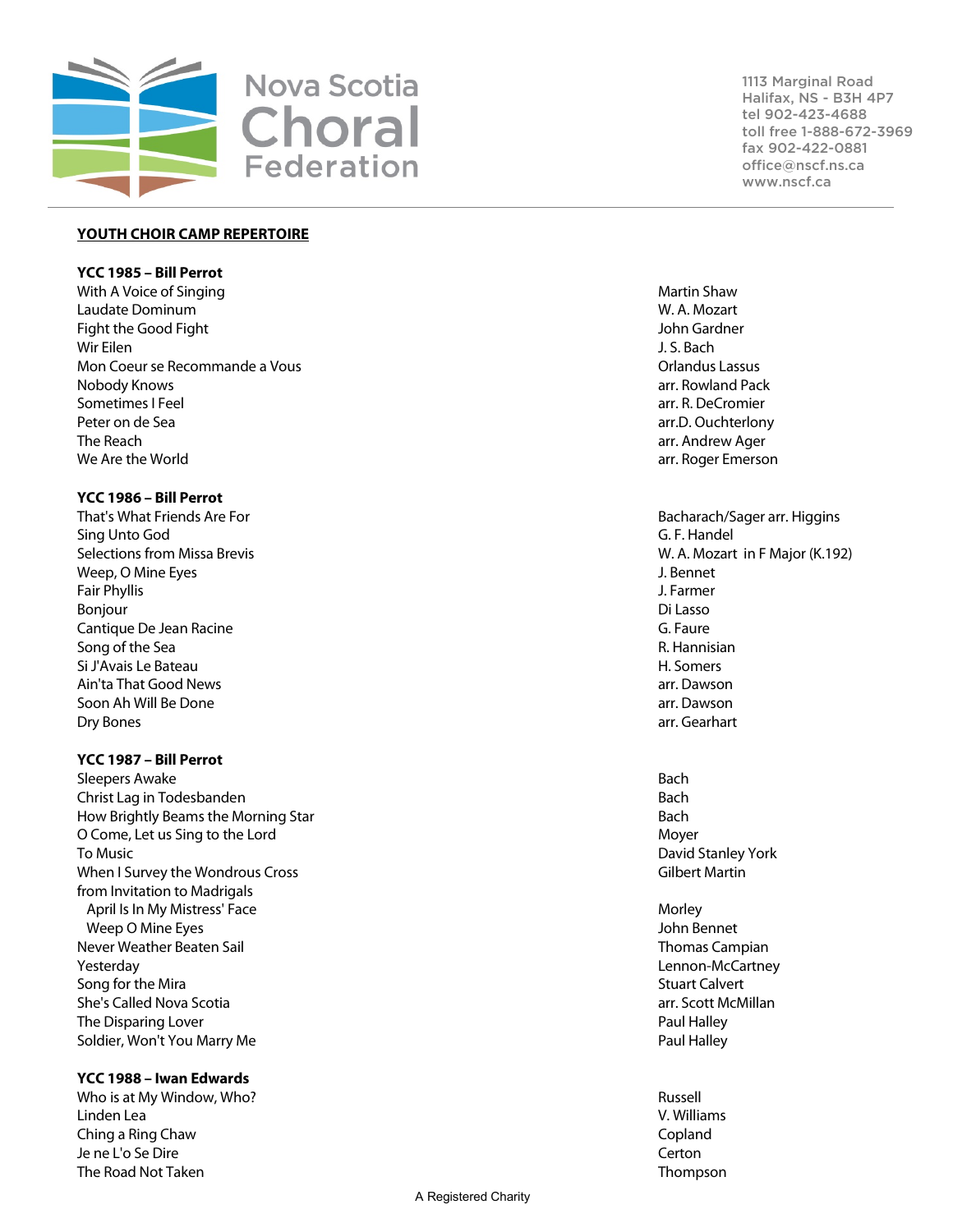Elijah Rock Hairston Kyrie Hominick

# **YCC 1988 – Iwan Edwards**

**Epitaph for Moonlight Schafer Schafer Schafer Schafer Schafer Schafer Schafer Schafer** Three Songs to Music Number of the Contract of the Contract of the Contract of the Contract of the Contract of the Contract of the Contract of the Contract of the Contract of the Contract of the Contract of the Contract of Choose Something Like a Star Thompson Long Time Ago Copland Set Down Servant Shaw

# **YCC 1989 – John Ford**

O Come, Ye Servants of the Lord Christopher Tye Christopher Tye Honour and Glory (from MAGNIFICAT) J.S. Bach Cantate Domino Natalie Sleeth Non Nobis, Domine **Roger Quilter** Roger Quilter All Ye Who Music Love Baldassara Donato **Come Again, Sweet Love Government Come Again, Sweet Love John Dowland** Spring Comes Laughing (from THE PEASANT CANTATA) Spring Comes Laughing (from THE PEASANT CANTATA) The Ash Grove arrangement of the Ash Grove arrangement of the Ash Grove arr. Gordon Jacob Drill, Ye Tarriers, Drill arr. Lee Kjelson The Old Mayflower arr. Harry Somers See the Baby Terre McPheeters and the Baby Terre McPheeters and the Baby Terre McPheeters and the Baby Terre McPheeters and the Baby Terre McPheeters and the Baby Terre McPheeters and the Baby Terre McPheeters and the Baby Somewhere Out There are arrest and the set of the set of the set of the set of the set of the set of the set of the set of the set of the set of the set of the set of the set of the set of the set of the set of the set of Tribute to Louis Armstrong and the control of the control of the control of the control of the control of the control of the control of the control of the control of the control of the control of the control of the control

# **YCC 1990 – Barbara Clark**

Exultate Justi Viadana Rise Up, My Love Willan and the Up, My Love Willan and the Up, My Love Willan and the Up, My Love Willan and the Up Every Time I Feel The Spirit Luboff A La Claire Fontaine arrangement arrangement arrangement arrangement arrangement arrangement arrangement arrangement arrangement arrangement arrangement arrangement arrangement arrangement arrangement arrangement arrangeme Vive La Canadienne arreste arreste arreste arreste arreste arreste arreste arreste arreste arreste arreste arreste arreste arreste arreste arreste arreste arreste arreste arreste arreste arreste arreste arreste arreste arr Soldier, Soldier National According to the United States of the Halley Halley Halley Halley Lovers Arithmetic **Halley Halley** Les Miserables Medley arr. Lojeski Where'ere You Walk **Handel** I'm Gonna Sing **Eddleman** Ave Verum Mozart I'm Goin' Up Yonder **Hawkins** Psalm 23 Raminsh and the control of the control of the control of the control of the control of the control of the control of the control of the control of the control of the control of the control of the control of the co **Laudate Dominum Mozart** (1999) 2008 12:30 and the set of the set of the set of the set of the set of the set of the set of the set of the set of the set of the set of the set of the set of the set of the set of the set of Let Us Now Praise Famous Men Vaughan Williams and Communications of the Vaughan Williams Vaughan Williams

## **YCC 1991 – Brian Jackson**

Ave Maria Mouton and Secret Ave Mouton and Secret Ave Mouton and Secret Ave Mouton and Mouton and Mouton and Mo Fair Phylis Farmer Chorale from Jesu Meine Freude **Bach and Charles and Chorale Bach** Bach Bach Lacrymosa from the Requiem and the Control of the Control of the Mozart Mozart Mozart How Lovely is Thy Dwelling Place and the state of the state and the state Brahms Brahms Blow, Blow Thou Winter Wind **Rutter** All and Rutter Rutter Rutter Rutter Rutter Rutter Cape St. Mary's **Bissel** Ain't a that Good News arr Dawson and the set of the set of the set of the set of the set of the set of the set of the set of the set of the set of the set of the set of the set of the set of the set of the set of the set Three Hungarian Folk Songs Seiber Seiber Seiber Seiber Seiber Seiber Seiber Seiber Seiber Seiber Seiber Seiber Chorus of Hebrew Slaves Verdi Selections from Phantom of the Opera Webber Webber Webber Webber Webber Webber Webber Webber Webber Webber Webber Webber Webber Webber Webber Webber Webber Webber Webber Webber Webber Webber Webber Webber Webber Webber Web Long Time Ago Copland Three French Canadian Folk Songs **Eaton** Eaton **Eaton** 

## **YCC 1992 – Bill Perrot**

O Be Joyful Willan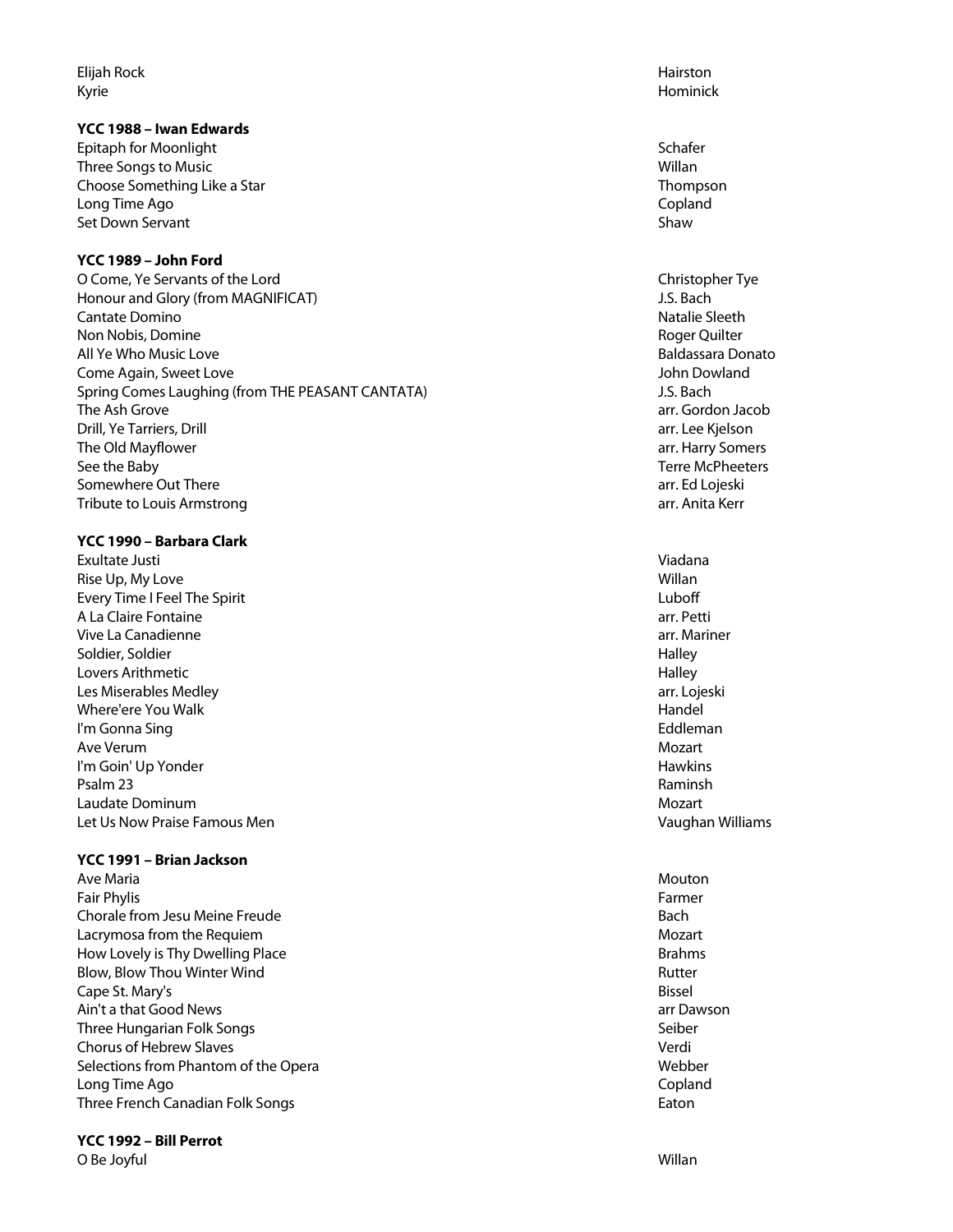The Lord is My Shepherd **Rutter** Rutter Rutter and Rutter Rutter Rutter Rutter Rutter Dixit Maria Hassler Il Ne L'O se Dire arreste de la contrattura de la contrattura de la contrattura de la contrattura de la contrattura de la contrattura de la contrattura de la contrattura de la contrattura de la contrattura de la contrattur Cantique de Jean Racine Faure Il est bel et bon Passereau My Bonnie Lass She Smileth Morley and Morley Sheets and Morley and Morley Morley Morley My Bonnie Lass She Smelleth **PDQ Bach** PDQ Bach O Mistress Mine **Vaughan Williams** Communication Communication Communication Communication Communication Communication Communication Communication Communication Communication Communication Communication Communication Commu Sweet Day Vaughan Williams and the United States of the United States of the United States of the United States of the United States of the United States of the United States of the United States of the United States of th Linden Lea Vaughan Williams Nylons Medley arr. Zegree

Choral Selections from Sleepers Wake Bach Anthem to Spring **Pietro Mascagni, arr Simeone** Let Us Break Bread Together arr G. Myers Nobody Knows the Trouble I Have Seen arr J. Barron arr J. Barron arr J. Barron Joshua arr. R. Huntington Diu Bist die Ruh Schubert von die Bist die Ruh Schubert von die Schubert von die Schubert von die Schubert von die Schubert von die Schubert von die Schubert von die Schubert von die Schubert von die Schubert von die Schub Old Women Rita Joe/Lydia Adams Away From the roll of the sea A. MacGillivray and the sea A. MacGillivray and the sea A. MacGillivray welcome Table and the state arr A. Tilley and the state arr A. Tilley He Shall Feed His Flock Handel Come unto Him West Side Story Medley **Bernstein arr Stickles** Basket Ball Basket Ball Basket Ball Basket Ball Bayne Dobbins and Bayne Dobbins and Bayne Dobbins and Bayne Dobbins and Bayne Dobbins and Bayne Dobbins and Bayne Dobbins and Bayne Dobbins and Bayne Dobbins and Bayne Dobbin Birth of the Blue arr Shaw Lazy River arr Shaw Blue Skies arr Emerson Viva la Musica anonymous

#### **YCC 1994 – Doug Rose**

Ave Verum Corpus and the Corpus Mozart Corpus Mozart Corpus Ave Verum Corpus Mozart Corpus Mozart Corpus Mozart

Cantate Domino Greyson Cantate Domino Greyson<br>
Cantate Domino Greyson Control of Cantate Control of Cantate Control of Cantate Control of Cantate Control of<br>
Cantate Control of Cantate Control of Cantate Control of Cantate Epitaph for Moonlight For the Beauty of the Earth **Rutter Rutter Rutter** Song for the Mira Calvert Communication of the Mira Calvert Calvert Calvert Calvert Calvert Calvert Calvert Calvert Bonavist' Harbour Cook Un Canadian Errant Cable Coronation Anthems **Handel** Alleluia Thompson

# **YCC 1995 – Michael Gormley**

**Cantate Domino Hassler Cantate Domino Hassler Hassler Hassler Hassler Hassler** Missa Brevis in C, 1.259 Mozart Locus iste Bruckner Justorum animae Stanford What Sweeter Music **Rutter Rutter Rutter Rutter Rutter Rutter Rutter Rutter** Alleluyah Psallat Aston Clap yo Hands Gershwin arr. King Fare Thee Well Love **Rankin arr.** Calvert Calvert Calvert Calvert Calvert Calvert Calvert Calvert Calvert Calvert Can you feel the love tonight John arr. Christopher Quick we have but a second arrival and the second arrival arrival arrival arrival arrival arrival arrival arrival arrival arrival arrival arrival arrival arrival arrival arrival arrival arrival arrival arrival arrival arri **I** bought Me a Cat Copland Copland Copland Copland Copland Copland Copland Copland Copland Copland Copland Copland Copland Copland Copland Copland Copland Copland Copland Copland Copland Copland Copland Copland Copland Co

# **YCC 1996 – Jeff Joudrey**

Honor and Glory Bach and Superior Bach and Superior Superior Superior Bach and Superior Bach and Superior Bach

**YCC 1993 – Kaye Pottie** We Gather Here Together arr. S. Dieber Elgar Raminsh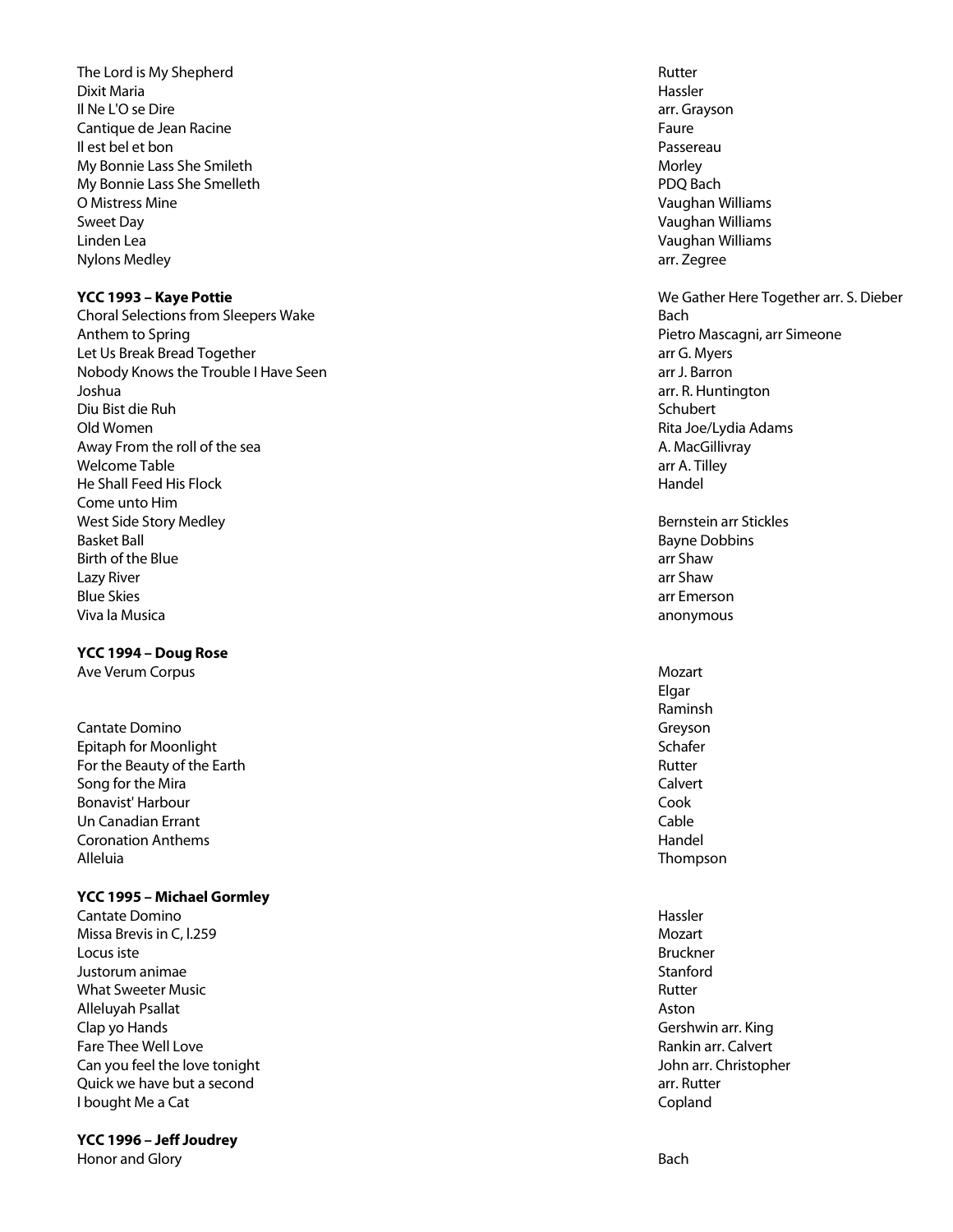**Bist u bei mir Bach in Bach in Bach in Bach in Bach in Bach in Bach in Bach in Bach in Bach in Bach in Bach i** Jesu Joy of Mans Desiring Bach Non Nobis Domine Quilter In Remembrance **Eleanor Daily In Remembrance Eleanor Daily Eleanor Daily Eleanor Daily** How Lovely is Thy Dwelling Place and the state of the state Brahms and the Brahms of the Brahms and the Brahms Hashivenu arr. D. Rao Miniwanka R. Murray Schafer Acadie de nos Couers and The north and The north arrangement of the north arr. Scott Macmillan Dunvagen Dream The Mary Ellen Carter We Rise Again Here's to Song arr. Lydia Adams

## **YCC 1997 – Gary Ewer**

La Biche Paul Hindemith Haec Dies William Byrd Awake the Trumpets Lofty Sound George Handel arr. John Cramer Rise Up, My Love **Healey Willan** Puttin' on the Ritz arrangement of the Ritz arrangement of the Ritz arr. Kirby Shaw Allelujah J.S. Bach Clap Yo' Hands Gershwin arr. Pete King Cape St. Mary's **Arrival Cape St. Mary's** arr. Keith Bissell One Thing I Have Desired **Herbert Howells Contract Contract Contract Contract Contract Contract Contract Contract Contract Contract Contract Contract Contract Contract Contract Contract Contract Contract Contract Contrac** Down By the River Fair and the Community of the River Fair arr. Alec Tilley Auction Bloc **arrival array Ewer** and The Control of the Control of the Control of the Control of the Control of the Control of the Control of the Control of the Control of the Control of the Control of the Control of the Sid Mar Chaidh arr. Gary Ewer

## **YCC 1998 – Brainerd Blyden -Taylor**

Alleluia Randall Thompson Ave Maria Franz Biebl Cantique de Jean Racine Gabriel Fuaré Choose Something like a Star **Randall Thompson Choose Something like a Star** Randall Thompson Magnificat G.B. Pergolesi Eyes of All Jean Berger Shades of Love **Shades of Love** Ruth Watson Henderson **Shades of Love Ruth Watson Henderson**<br>Ruth Watson Henderson Ruth Watson Henderson **Ruth Watson Henderson** Jamaican Market Place arr. Farrow Witness Jack Halleron Song of Triumph Grotenhuis Sing me to Heaven **Dan Fawthrop Sing me to Heaven**  $\Box$ 

# **YCC 1999 – John Barron**

Godspell Choral Selections Supervisors S. Schwartz S. Schwartz Dana Dana L. Bardos Zion's Wall A. Copland Long Time Ago She Take Me Money, Matilda L. Farrow Controller and the U. Farrow C. Farrow L. Farrow Five Nursery Rhymes **R. Hunter** R. Hunter Ce moys de mays C. Janequin Ave Verum W. A. Mozart Aurora S. Archibald Blow, Blow Thou Winter Wind J. Rutter Ale Brider J. Jacobson Feel Good L. C. Tyson Set Down Servant arrangement arrangement arrangement arrangement arrangement arrangement arrangement arrangement arrangement arrangement arrangement arrangement arrangement arrangement arrangement arrangement arrangement a Tjak! S. Hatfield

Sing We and Chant It Thomas Morley arr. Linda Spevacek

arr. Stephen Hatfield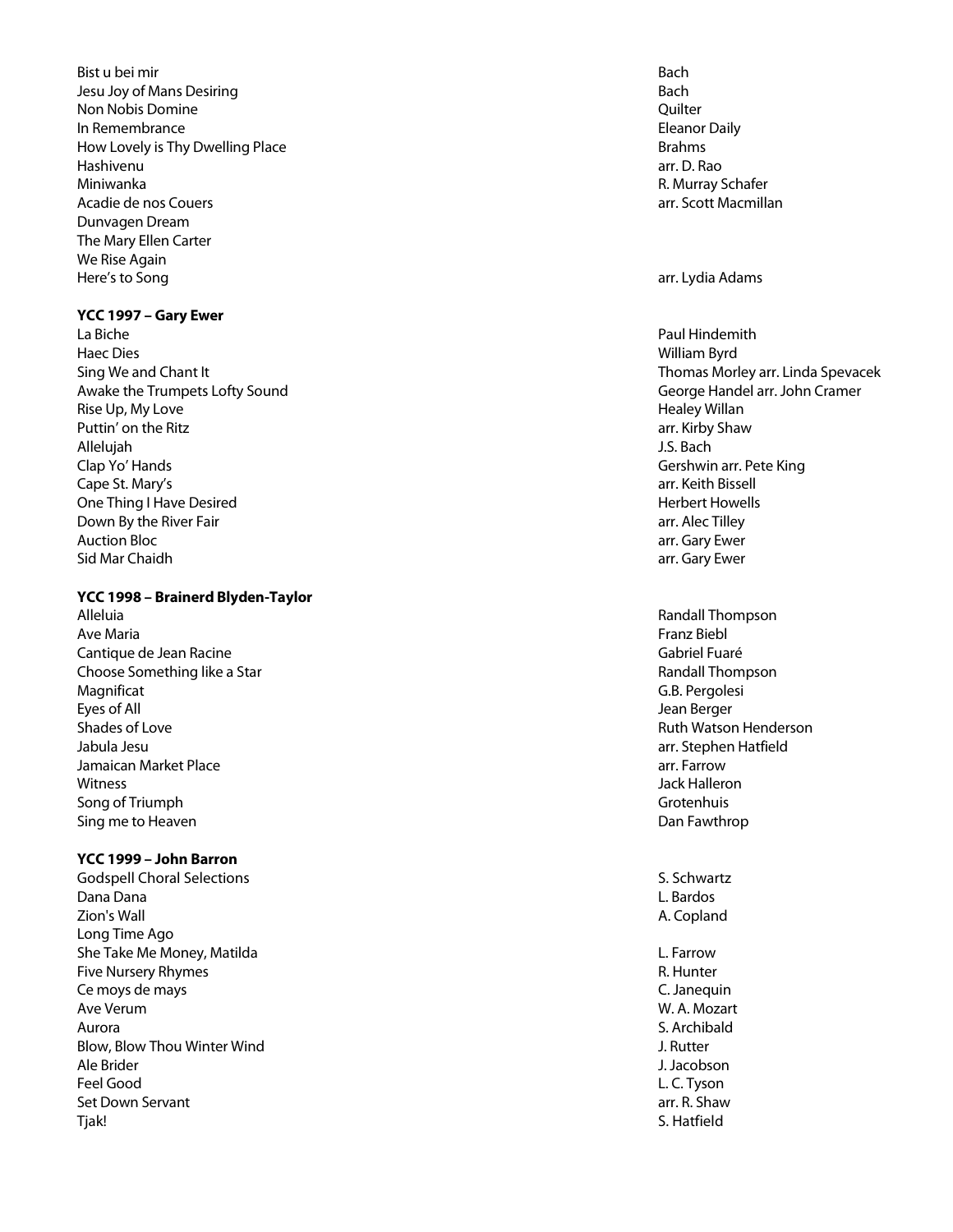## **YCC 2000 – Jacqueline Chambers**

Cantate Domino S. Poorman S. Poorman S. Poorman S. Poorman S. Poorman S. Poorman S. Poorman S. Poorman S. Poorman S. Poorman S. Poorman S. Poorman S. Poorman S. Poorman S. Poorman S. Poorman S. Poorman S. Poorman S. Poorma Rise Up, My Love, My Fair One Here Have Have Hotels and H. Willan Spring Comes Laughing and the set of the set of the set of the set of the set of the set of the set of the set of the set of the set of the set of the set of the set of the set of the set of the set of the set of the set o Amazing Grace **R. Smail** Ev'ry Time I Feel The Spirit arr. N. Luboff and the Spirit arr. N. Luboff arr. N. Luboff arr. N. Luboff arr. N. Luboff Blind Man arr. D. Loomer Elijah Rock arr. Hairston who Sees? S. Porterfield Walk With You arrived the control of the control of the control of the control of the control of the control of the control of the control of the control of the control of the control of the control of the control of the c Singing in the Choir **D. Rhodenizer Taylor** D. Rhodenizer Taylor Fair Thee Well Love and the state are seen as a state of the state arr. S. Calvert Mairi's Wedding Tell My Ma When I Go Home arr. J. Washburn and the Unit of the Telecommunity of the Telecommunity of the Telecommunity of the Telecommunity of the Telecommunity of the Unit of the Telecommunity of the Telecommunity of the Still the Song Lives On Clary Croft arr. G. Ewer

#### **YCC 2001 – Victoria Meredith**

Gloria Antonio Vivaldi Gloria in Excelsis Laudamus Te Domine Fili Uni genite Laudate Dominum Wolfgang Mozart Salmo 150 Ernani Aguiar Shivering Chorus (King Aurthur) **Henry Purcell** Shivering Chorus (King Aurthur) **Henry Purcell** But Ere We This Perform (Dido and Anaeus) Song for Peace **Allister MacGillivray arr. Diane Loomer** Allister MacGillivray arr. Diane Loomer Lazy River Hoagy Carmichael/arr. K. Shaw Tres Cantos Nativos arr. Marcos Leite Poor Wayfaring Stranger arranger arranger arrangement of the stranger arrangement of the stranger arrangement of the stranger arrangement of the stranger arrangement of the strange of the stranger arrangement of the strang I'm Goin' Up a Yonder Walter Hawkins/arr.M. Sine Ride the Chariot arrest arrest arrest arrest arrest arrest arrest arrest arrest arr. Wm. Henry Smith Live in Friendship Gary Ewer text Bliss Carman

**YCC 2002 – Scott Leithead**

Adiemus Karl Jenkins Karl Jenkins Karl Jenkins Karl Jenkins Karl Jenkins Karl Jenkins Karl Jenkins K Be Merciful Unto Me O Lord National Marc Murphy (National Marc Murphy Marc Murphy Marc Murphy Marc Murphy Marc Murphy Betelehemu arr. Whallum Breaths arr. Sankaran Hodie Nels La Cour Ipharadisi Zulu Traditional Song **Island Songs** Stephen Leek Monkey & Turtle Morning Tide **Pat Matheny, arr. Michele Weir** Pat Matheny, arr. Michele Weir Make Me An Instrument of Thy Peac Past Life Melodies **Sarah Hopkins** Sarah Hopkins Sarah Hopkins Sarah Hopkins Sarah Hopkins Sarah Hopkins Sarah Hopkins Praise His Holy Name Keith Hampton Sweet Spirit Idea of North, arr. Scott Leithead Telele Mama Shona Traditional Song in the Shona Traditional Song in the Shona Traditional Song Timama Satake Nama Song Vulindehia Zulu Traditional Song

**YCC 2003 – Julia Davids**

Christmas Cantata Daniel Pinkham Cantate Domino Giuseppe Pitoni In Remembrance from Requiem

arr. B. Chilcott Westside Story **Sondheim/Bernstein arr. W. Stickles** 

Mary McDonald True Colours B Steinberg & T Kelly arr. John McMillan

The Drunken Sailor Sea Chantey Arranged/Robert Sunday And So It Goes **Billy Joel**, Arranged/Bob Chilcott Eleanor Daley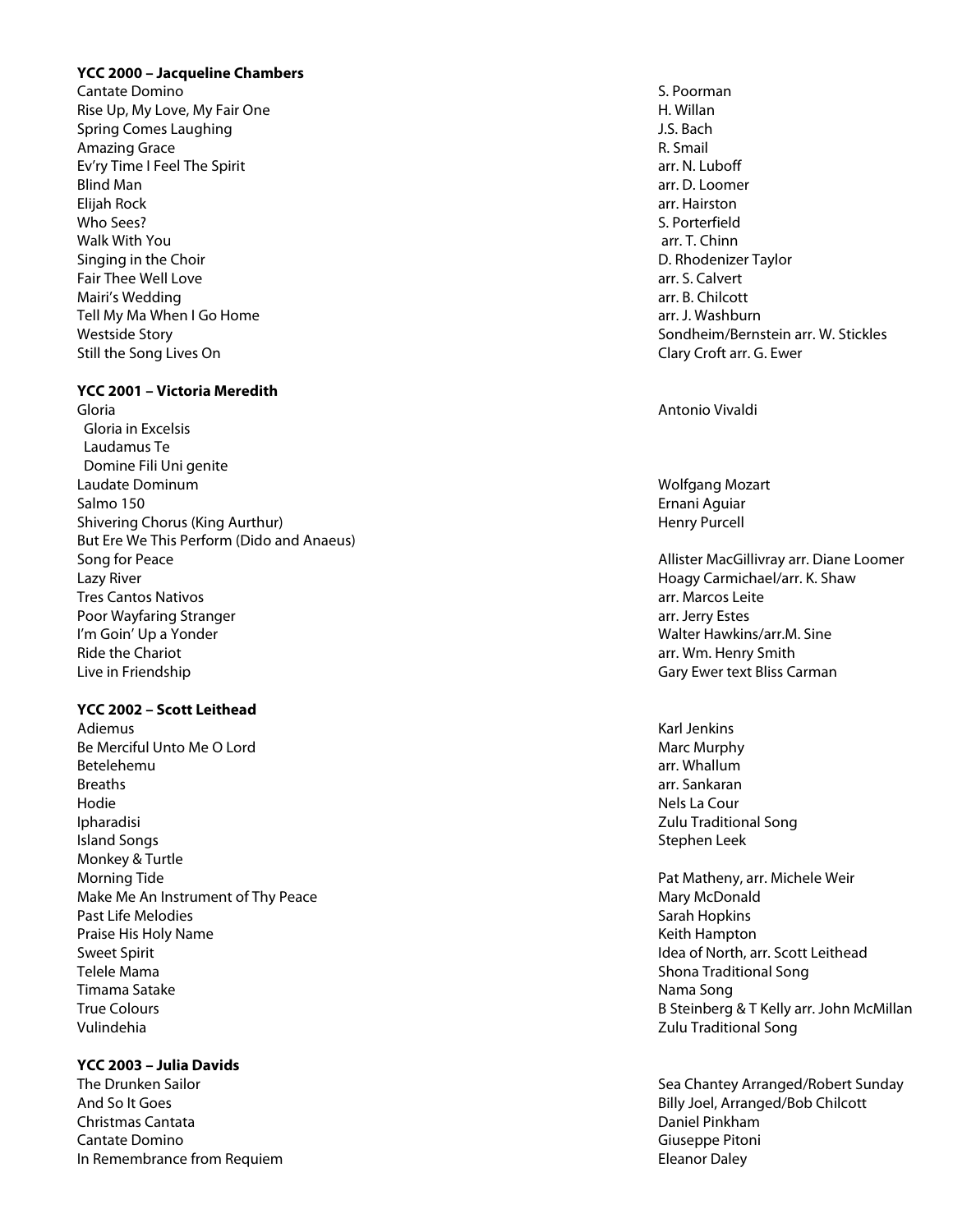Sanctus from Requiem Gabriel Fauré et al. (2008) Sanctus Fauré de La Gabriel Fauré de La Gabriel Fauré de La G Bridge Over Troubled Water **P** Simon, arr Kirby Shaw Plenty Good Room **Kirby Shaw** Jesu Dulcis Memoria DaVittoria, Ed. Dean Davids

## **YCC 2004 – William Perrot**

Clap Yo' Hands arr. Pete King Laudate Dominum W A Mozart Create In Me a Clean Heart Peter Togni Avinu Malkeinu Srul Irving Glick and The Terms of the Srul Irving Glick and The Srul Irving Glick The Lord is My Shepherd arr. Charles Collins and the Lord is My Shepherd arr. Charles Collins Ev'ry Time I Feel the Spirit arrangement of the Spirit arrangement of the Spirit arr. William Henry Smith Amazing Grace arr. Ron Smail and School and School and School and School and School and School and School and School and School and School and School and School and School and School and School and School and School and Sc Goin to the Holy City **Martin Williams** Company of the Martin Williams of the Martin Williams of the Martin Williams Good Times **Edward Enmanuel Community** Community Community Community Community Community Community Community Community Community Community Community Community Community Community Community Community Community Community Com Mini wanka R. Murray Schafer New York 1989, New York 1989, New York 1989, New York 1989, New York 1989, New York 1989, New York 1989, New York 1989, New York 1989, New York 1989, New York 1989, New York 1989, New York 1989 A Bunch of Nonsense **K** Magrit Cattelleith Freedom Trilogy **Paul Halley** Paul Halley **Paul Halley** Here's to Song arr. Lydia Adams

## **YCC 2005 - Tim Shantz**

Micma'q Honour Song Sicut Cervus Giovanni Palestrina Sumer is Icumen in and the state of the state of the state of the state of the state of the state of the state of the state of the state of the state of the state of the state of the state of the state of the state of the Rise Up, My Love, My Fair One Healey Willan and My Love of Allen Healey Willan and Healey Willan Lux Aterena Z. Randall Stroope As Torrents In Summer **As Tomagnum** Edward Elgar Pastime Henry VIII There is no Rose **Robin King** and the *There is* no Robin King and the *Robin King* and the *Robin King* and the *Robin King* and the *Robin King* and the *Robin King* and the *Robin King* and the *Robin King* and the *Rob* Roses I Send to You Stephen Chatman Chatman Chatman Chatman Stephen Chatman Stephen Chatman Stephen Chatman Stephen Chatman Stephen Chatman Stephen Chatman Stephen Chatman Stephen Stephen Stephen Stephen Stephen Stephen St El Grillo (The Cricket) Josquin Des Prez n Rossignol du vert bocage New York and the University of the Healey Willan New York and the Healey Willan New York and the Healey Willan Prairie Lullabye **Stephen Chatman** Mosquitoes and Stephen Chatman Chatman Chatman Chatman Chatman Chatman Chatman Chatman Chatman Chatman Chatman Epitaph for Moonlight **Exercise 2018** Control of R. Murray Schafter This Little Light of Mine **Moses Hogan** Moses Hogan Moses Hogan

# **YCC 2006 – Janice Alcorn**

Tshotsholoza from South African Suite arr. Henry Leek Five Nursery Rhymes **Ralph Hunter** Ralph Hunter **Ralph Hunter** Tell My Ma When I Go Home arr and the state of the state of the state of the state of the state of the state of the state of the state of the state of the state of the state of the state of the state of the state of the st Ave Verum W. A. Mozart Basketball! A Court Jest Bayne Dobbins An Eriskay Love Lilt Didn't My Lord Deliver Daniel and Deliver Daniel and Discovery arr. Moses Hogan Watane Mark Sirett (1999) and the set of the set of the set of the set of the set of the set of the set of the set of the set of the set of the set of the set of the set of the set of the set of the set of the set of the s Put a Little Love in Your Heart and The Communication of the Communication of the Communication of the Communication of the Communication of the Communication of the Communication of the Communication of the Communication Cold and Fugue Season J.S. Bach. arr. Ellen Foncannon Blue Skies Iriving Berlin, arr. Roger Emerson All Things are Connected Mary Ann Lightfoot All Things are Connected Mary Ann Lightfoot The Storm is Passing Over C.A. Tindley, arr. Barbara W. Baker Operator William Spinney, arr. Kirby Shaw Song for Peace **A. MacGillivray, arr. Diane Loomer** A. MacGillivray, arr. Diane Loomer Joyful, Joyful Beethoven, arr. M. Warren We Rise Again **L. Dubinsky, arr. Scott MacMillan** 

Godspell Choral Selections Schwartz, arr. Norman Leyden Amazing Grace **Traditional arr. Stephen Hatfield** School and Traditional arr. Stephen Hatfield Neighbors' Chorus J Offenbach, ed. Jan Meyerowitz

Hope for Resolution Paul Caldwell & Sean Ivory

Lydia Adams Blackbird Paul McCartney, arr. F F Jehrlander

M. Kennedy-Fraser, arr. H. Robertson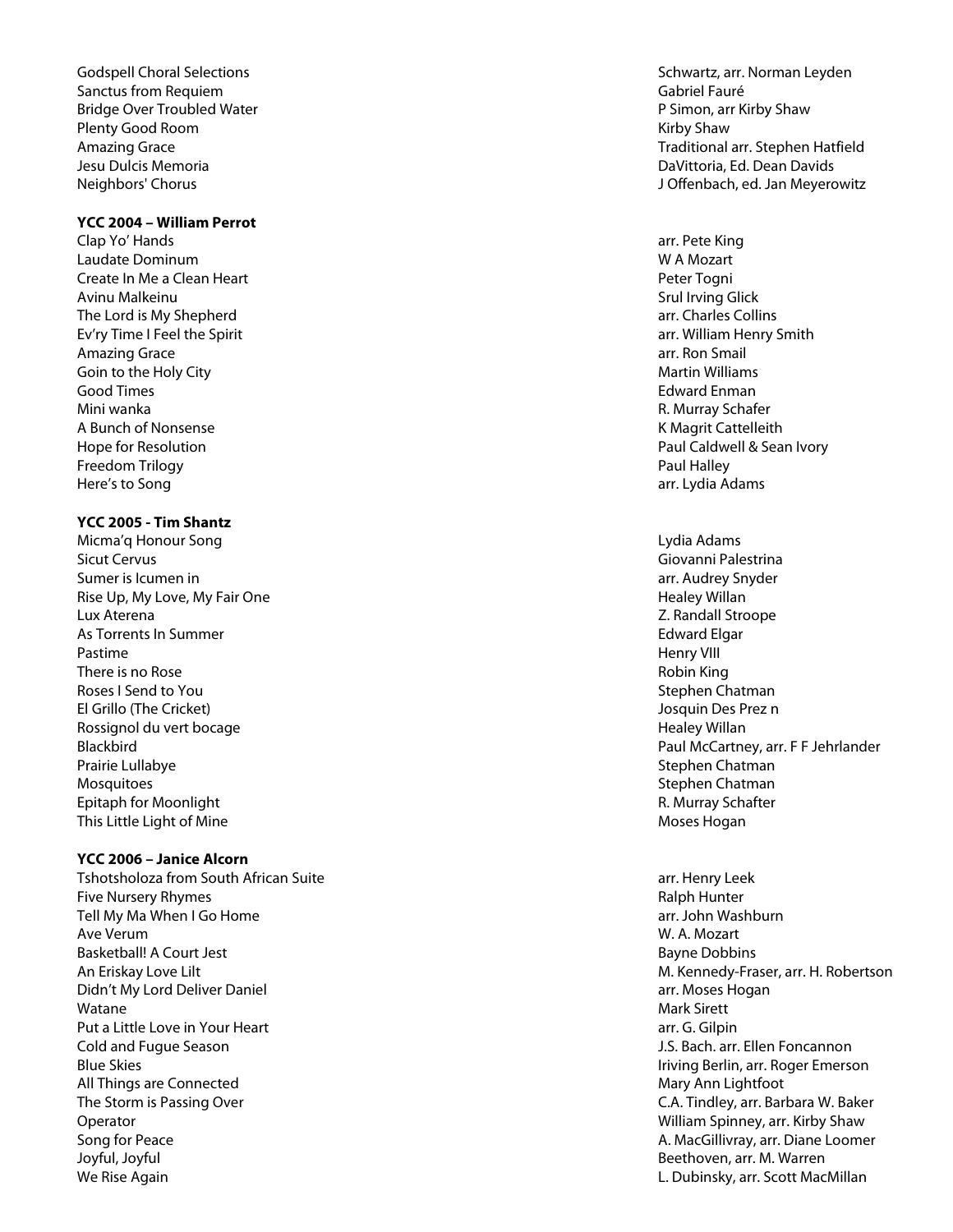#### **YCC 2007 – Kristel Peters**

Hold Me, Rock Me Brian Tate He'll Make a Way Byron J. Smith Watoto Traditional Tanzanian Verleih Uns Frieden E.C. Mendelssohn I'm Gonna Sing 'til the Spirit Moves in my heart Arrest Arrest Arrest Arr. Moses Hogan Adiemus Karl Jenkins Karl Jenkins (1999), and the control of the control of the control of the control of the control of the control of the control of the control of the control of the control of the control of the control Tango to Evora Glory to God Bach Ed. Paul Christiansen Sleep Eric Whitacre Hamba Lulu (five African Songs) arr. Mike Brewer Eatnemen Vuelie (fairest Lord Jesus) Frode Fjellheim **Immortal Bach** arr. Knut Nystedt arrest arrest arrest arrest arrest arrest arrest arrest arrest arrest arrest arrest arrest arrest arrest arrest arrest arrest arrest arrest arrest arrest arrest arrest arrest arrest arrest

#### **YCC 2008 – Kellie Walsh**

- Fair Phyllis John Farmer The Blue Bird Charles Stanford Jubilate Deo Benjamin Britten Mata Del Anima Sola Antonio Estevez Loch Lomond Jonathan Quick Ride On King Jesus Moses Hogan Museum and the United States of the United States of the Moses Hogan Moses Hogan Sleep Eric Whitacre TJAK! Stephen Hatfield Esto Les Digo Novembre 1999 a la contrata de la contrata de la contrata de la contrata de la contrata de la contrata de la contrata de la contrata de la contrata de la contrata de la contrata de la contrata de la contrata Three Alberta Folk Songs Soldier's Cry Flunky Jim Marguerite (from Songs of Newfoundland) Salvation is Created Pavel Chesnokov
- YCC 2009 Elroy Friesen Soon I Will Be Done Traditional Spiritual Spiritual Spiritual Spiritual Spiritual Spiritual Spiritual Spiritual Keep your Lamps! A same state of the state of the state of the state of the state of the state of the state of the state of the state of the state of the state of the state of the state of the state of the state of the sta Kyrie & Agnus Dei Dobrogosz Christ Whose Glory Fills the Skies Bissell Saul Hovland (1999) and the state of the state of the state of the state of the state of the state of the state of the state of the state of the state of the state of the state of the state of the state of the state of the Be Merciful Unto Me , O God Murphy Number of The Murphy Number of The Murphy Number of The Murphy Number of The Murphy Mairi's Wedding **Chilcott** Chilcott **Chilcott** Chilcott Chilcott Chilcott Chilcott Chilcott Chilcott Chilcott Chilcott Chilcott Chilcott Chilcott Chilcott Chilcott Chilcott Chilcott Chilcott Chilcott Chilcott Chilcott Chil I'se the B'y Churchill Blood on the Saddle M'abisykile traditional African Dubula arr. Hatfield Mi y' malel Robinovitch Ta tikee tei Robinovitch Kulokk **the community of the community of the community of the community of the community of the community of the community of the community of the community of the community of the community of the community of the commun** Motion Rasmussen Nu hverfur sol Sigurbjorn Einarsson Woodsmoke and Oranges **Ian Tamblyn** Ian Tamblyn Shout Glory! Smith

#### **YCC 2010 – Elise Bradley**

Micma'q Honour Song Lydia Adams and the Unit of the Unit of the Unit of the Unit of the Unit of the Unit of the Unit of the Unit of the Unit of the Unit of the Unit of the Unit of the Unit of the Unit of the Unit of the Un Alleluia, Ascendit Deus Byrd Kyrie Eleison from the "Nelson Mass" National Communication of the Haydness Haydness (Haydness Haydness Haydness Haydness Haydness Haydness Haydness Haydness Haydness Haydness Haydness Haydness Haydness Haydness Haydness H Herbstlied Schumann The Turtle Dove (Baritone Solo) Erev Shel Shoshanim North Communication and the Communication of the Communication of the Communication of the Communication of the Communication of the Communication of the Communication of the Communication of the Commun O Magnum Mysterium **David Childs** Childs and Childs Childs Childs Childs Childs Childs Childs Childs Childs Childs Childs Childs Childs Childs Childs Childs Childs Childs Childs Childs Childs Childs Childs Childs Childs Ch The Panther from "Animal Crackers" 1 Eric Whitacre Gloria from "Missa Kenya" Paul Basler

arr. Jon Washburn

arr. Trent Worthington

arr. Stephen Hatfield

Vaughan-Williams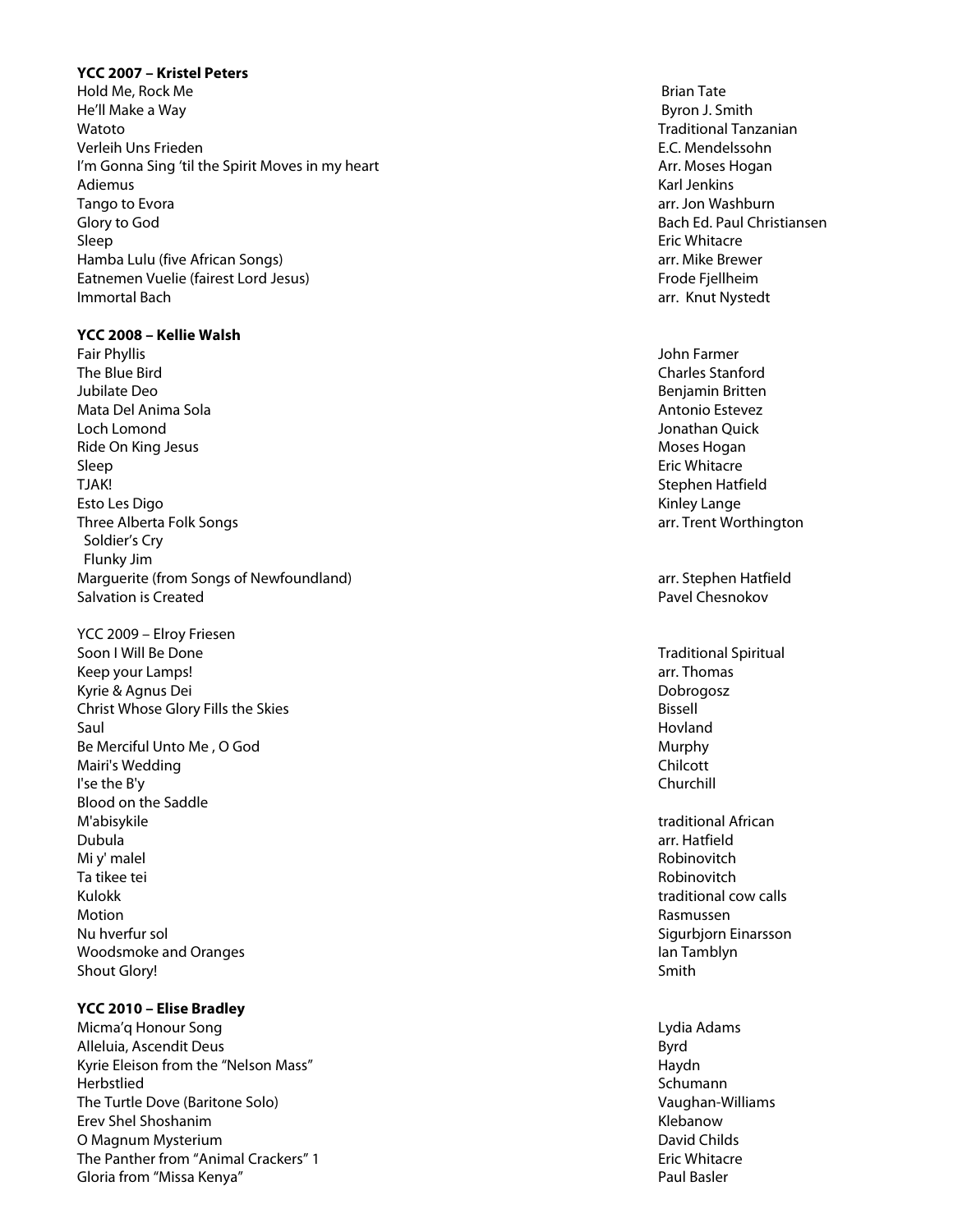Ah Si mon moine voulait danser arr Patriquin\* arr Patriquin\* Te Atua Autumn Leaves and the control of the control of the control of the control of the control of the control of the control of the control of the control of the control of the control of the control of the control of the contr

## **YCC 2011 – Katy Skinner**

Now Is the Month of Maying Thomas Morley Thomas Morley If Ye Love Me Thomas Tallis and the Thomas Tallis and the Thomas Tallis and the Thomas Tallis and the Thomas Tallis The Pasture **The Pasture 2. Randall Stroope Z. Randall Stroope Z. Randall Stroope** After the War The Wheel that Moves the Sun and Stars **Example 2018** 2019 12:30 Eric Barnum The Word Was God **Rosephanye Powell** All Too Soon Stephen Hatfield Tres Cantos Nativos arr. Marcus Leite Rain Dance **National According to the Contract of Contract Contract of Contract Contract Contract Oriental According to the McMillan** Tshotsholoza Jimmy Mulovhedzi O Kaana Kameme Shona Song Shona Song Shona Song Shona Song Shona Song Shona Song Shona Song Shona Song Shona Song Inkasi Lemvana Xhosa Song

## **YCC 2012 – Jakub Martinec**

Pueri Hebraeorum Gregorian Chant Ave Maria Giulio Caccini arr. Patrick M. Liebergen Favete linquis singuli Jan Campanus Vodňanský Personent Hodie arrest arrest arrest arrest arrest arrest arrest arrest arrest arrest arrest arrest arrest arr Panis Angelicus César Franck arr . John Leavitt Amen from Stabat Mater (women only Kyrie from Mass in D major Antonín Dvořák Antonín Dvořák Antonín Dvořák Antonín Dvořák Antonín Dvořák Antonín Dvořák Three Moravian Duets Ej, děvča orešanské konstantine († 18. listopadu – † 18. listopadu – † 18. listopadu – † 18. listopadu – † 18. listopadu – † 18. listopadu – † 18. listopadu – † 18. listopadu – † 18. listopadu – † 18. listopadu – † 18. lis Sur le pont d'Avignon French Folk Song (French Folk Song French Folk Song French Folk Song French Folk Song F Funiculi, Funicula Luigi Denza Over The Rainbow Harold Arlen arr Audrey Snyder I'm Going Up A Yonder Walter Hawkins arr Paul Read I Dream a World Andre J. Thomas Blessing National Bart Communication and the Blessing Katie Morgan Bart Communication and the Morgan Bart Communication and the Morgan Bart Communication and the Morgan Bart Communication and the Morgan Bart Communication Praise His Holy Name Keith Hampton

# **YCC 2013 – Bruce Cable**

Let Everything that Hath Breath Jeffrey Ames Soldier Won't You Marry Me **Paul Halley** Soldier Won't You Marry Me Rain Come Down **Shawn L. Kirchner, Santa Barbara** The Seal Lullaby It Couldn't Be Done **Eleanor Daley It Couldn't Be Done** How Lovely Are the Messengers Rhythm of Life Two African Pieces

# **YCC 2015 – Fran Farrell**

Yanaway Heyona **Brian Tate** Let Your Voice Be Heard A. Adzenyah arr. Andre Heywood Alleluia Stephanie Martin Cantate Domino **Dietrich Buxtehude** Cantate Domino **Dietrich Buxtehude** Cantate Domino **Dietrich Buxtehude** Rise and Fall Stephen Hatfield Stephen Hatfield Soundchants Soundchants Sid Robinovitch **Sid Robinovitch** Sid Robinovitch **Sid Robinovitch** Blooming Bright Star **Derek Holman** Bright Star Derek Holman Bright Star Derek Holman Farmer Tan from *Pump Boys and Dinettes* Andrew Beck Route 66 arr. Averre That Lonesome Road arr. King's Singers Earth Song Ticheli How Can I Keep from Singing arr. Rollo Dillworth arr. Rollo Dillworth

Taipa Kameta

arr. Joel Forth

**Pergolesi** 

Eric Whitacre Requiem Eliza Gilkyson, arr Craig Hella Johnson Mendelssohn, arr Russell Robinson Cy Coleman, arr Richard Barnes